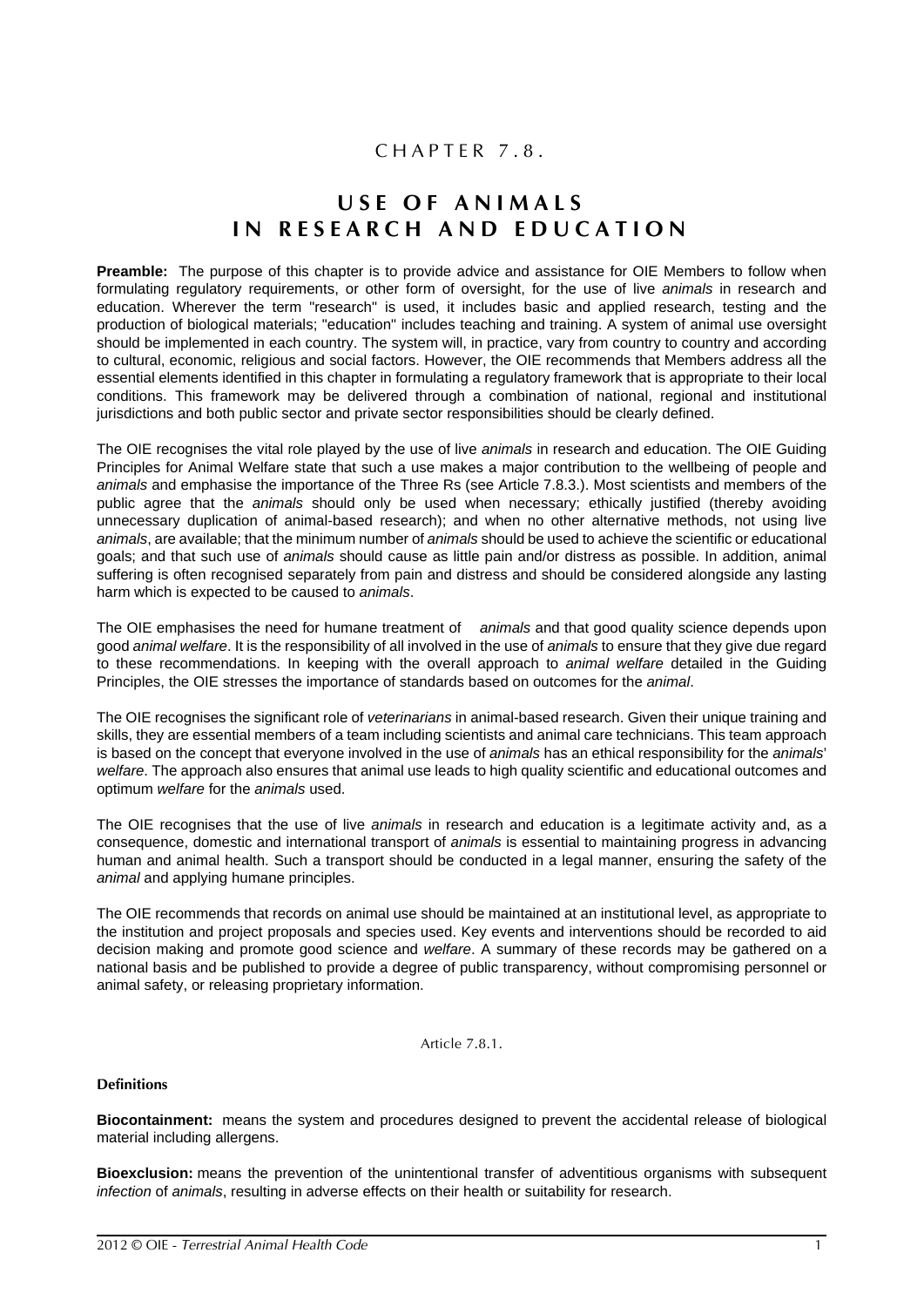**Biosecurity:** means a continuous process of *risk assessment* and *risk management* designed to minimise or eliminate microbiological *infection* with adventitious organisms that can cause clinical *disease* in the infected *animals* or humans, or make *animals* unsuitable for biomedical research.

**Cloned animal:** means a genetic copy of another living or dead *animal* produced by somatic cell nuclear transfer or other reproductive technology.

**Distress:** means the state of an *animal*, that has been unable to adapt to stressors, and that manifests as abnormal physiological or behavioural responses. It can be acute or chronic and may result in pathological conditions.

**Endangered species:** means a population of organisms which is at risk of becoming extinct because it is either few in numbers, or threatened by changing environmental or predation parameters.

**Environmental enrichment:** means increasing the complexity (e.g. with toys, cage furniture, foraging opportunities, social housing, etc.) in a captive *animal*'s environment to foster the expression of non-injurious species-typical behaviours and reduce the expression of maladaptive behaviours, as well as provide cognitive stimulation.

**Ethical review:** means consideration of the validity and justification for using *animals* including: an assessment and weighing of the potential harms for *animals* and likely benefits of the use and how these balance (see harm-benefit analysis below); and consideration of experimental design; implementation of the Three Rs; animal husbandry and care and other related issues such as personnel training. Ethical judgements are influenced by prevailing societal attitudes.

**Harm-benefit analysis:** means the process of weighing the likely adverse effects (harms) to the *animals* against the benefits likely to accrue as a result of the proposed project.

**Humane endpoint:** means the point in time at which an experimental *animal*'s pain and/or distress is avoided, terminated, minimised or reduced, by taking actions such as giving treatment to relieve pain and/or distress, terminating a painful procedure, removing the *animal* from the study, or humanely killing the *animal*.

**Laboratory animal:** means an *animal* that is intended for use in research. In most cases, such *animals* are purpose-bred to have a defined physiological, metabolic, genetic or pathogen free status.

**Operant conditioning:** means the association that an *animal* makes between a particular response (such as pressing a bar) and a particular reinforcement that may be positive (for example, a food reward) or negative (e.g. a mild electric shock). As a result of this association, the occurrence of a specific behaviour of the *animal* can be modified (e.g. increased or decreased in frequency or intensity).

**Pain:** means an unpleasant sensory and emotional experience associated with actual or potential tissue damage. It may elicit protective actions, result in learned avoidance and distress and may modify species-specific traits of behaviour, including social behaviour.

**Project proposal (sometimes called protocol):** means a written description of a study or experiment, programme of work, or other activities that includes the goals of the work, characterises the use of the *animals*, and includes ethical considerations.

**Suffering:** means an unpleasant, undesired state of being that is the outcome of the impact on an *animal* of a variety of noxious stimuli and/or the absence of important positive stimuli. It is the opposite of good *welfare*.

Article 7.8.2.

#### **Scope**

This chapter applies to *animals* as defined in the *Terrestrial Code* (excluding bees) bred, supplied and/or used in research (including testing) and higher education. *Animals* to be used for production of biologicals and/or humanely killed for harvesting their cells, tissues and organs for scientific purposes are also covered. Members should consider both the species and the developmental stage of the *animal* in implementing these standards.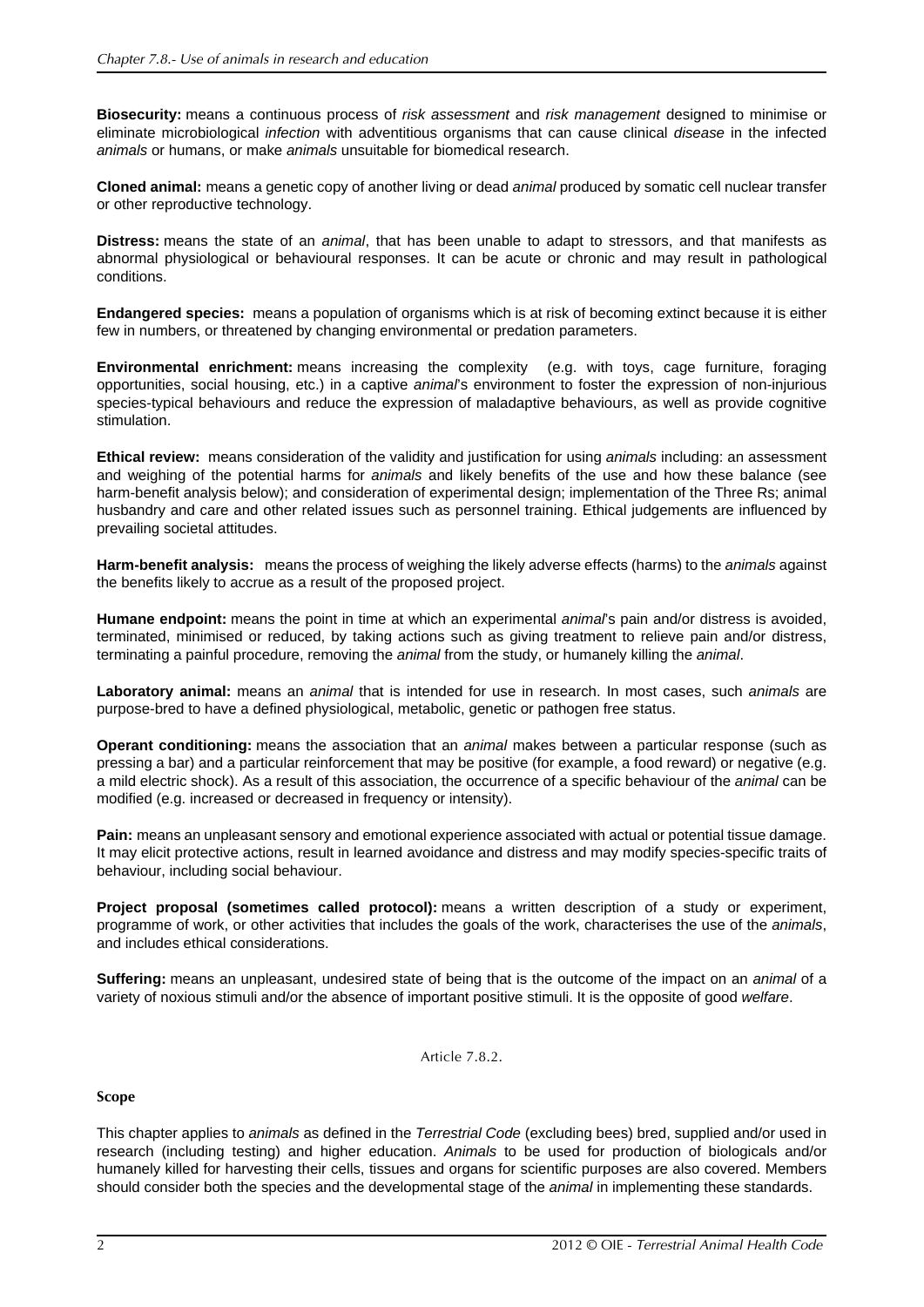## Article 7.8.3.

## <span id="page-2-0"></span>**The Three Rs**

The internationally accepted tenet, the 'Three Rs', comprises the following alternatives:

- 1) replacement refers to the use of methods utilizing cells, tissues or organs of *animals* (relative replacement), as well as those that do not require the use of *animals* to achieve the scientific aims (absolute replacement);
- 2) reduction refers to the use of methods that enable researchers to obtain comparable levels of information from fewer *animals* or to obtain more information from the same number of *animals*;
- 3) refinement refers to the use of methods that prevent, alleviate or minimise pain, suffering, distress or lasting harm and/or enhance *welfare* for the *animals* used. Refinement includes the appropriate selection of relevant species with a lesser degree of structural and functional complexity in their nervous systems and a lesser apparent capacity for experiences that derive from this complexity. Opportunities for refinement should be considered and implemented throughout the lifetime of the *animal* and include, for example, housing and transportation as well as procedures and euthanasia.

Article 7.8.4.

## <span id="page-2-1"></span>**The oversight framework**

The role of a *Competent Authority* is to implement a system (governmental or other) for verification of compliance by institutions. This usually involves a system of authorisation (such as licensing or registering of institutions, scientists, and/or projects) and compliance which may be assessed at the institutional, regional and/or national level.

The oversight framework encompasses both ethical review of animal use and considerations related to animal care and *welfare*. This may be accomplished by a single body or distributed across different groups. Different systems of oversight may involve *animal welfare* officers, regional, national or local committees or bodies. An institution may utilise a local committee (often referred to as Animal Care and Use Committee, Animal Ethics Committee, Animal Welfare Body or Animal Care Committee) to deliver some or all of this oversight framework. It is important that the local committee reports to senior management within the institution to ensure it has appropriate authority, resources and support. Such a committee should undertake periodic review of its own policies, procedures and performance.

Ethical review of animal use may be undertaken by regional, national or local ethical review bodies or committees. Consideration should be given to ensuring the impartiality and independence of those serving on the committees.

In providing this oversight and ensuring the implementation of the Three Rs, the following expertise should be included as a minimum:

- 1) one scientist with experience in animal research, whose role is to ensure that protocols are designed and implemented in accordance with sound science;
- 2) one *veterinarian*, with the necessary expertise to work with research *animals*, whose specific role is to provide advice on the care, use and *welfare* of such *animals*;
- 3) one public member, where appropriate, to represent general community interests who is independent of the science and care of the *animals* and is not involved in the use of *animals* in research.

Additional expertise may be sought from the animal care staff, as these professional and technical staff are centrally involved in ensuring the *welfare* of *animals* used. Other participants, especially in relation to ethical review, may include statisticians, information scientists and ethicists and biosafety specialists, as appropriate to the studies conducted. It may be appropriate, in teaching institutions, to involve student representation.

Oversight responsibilities include three key elements: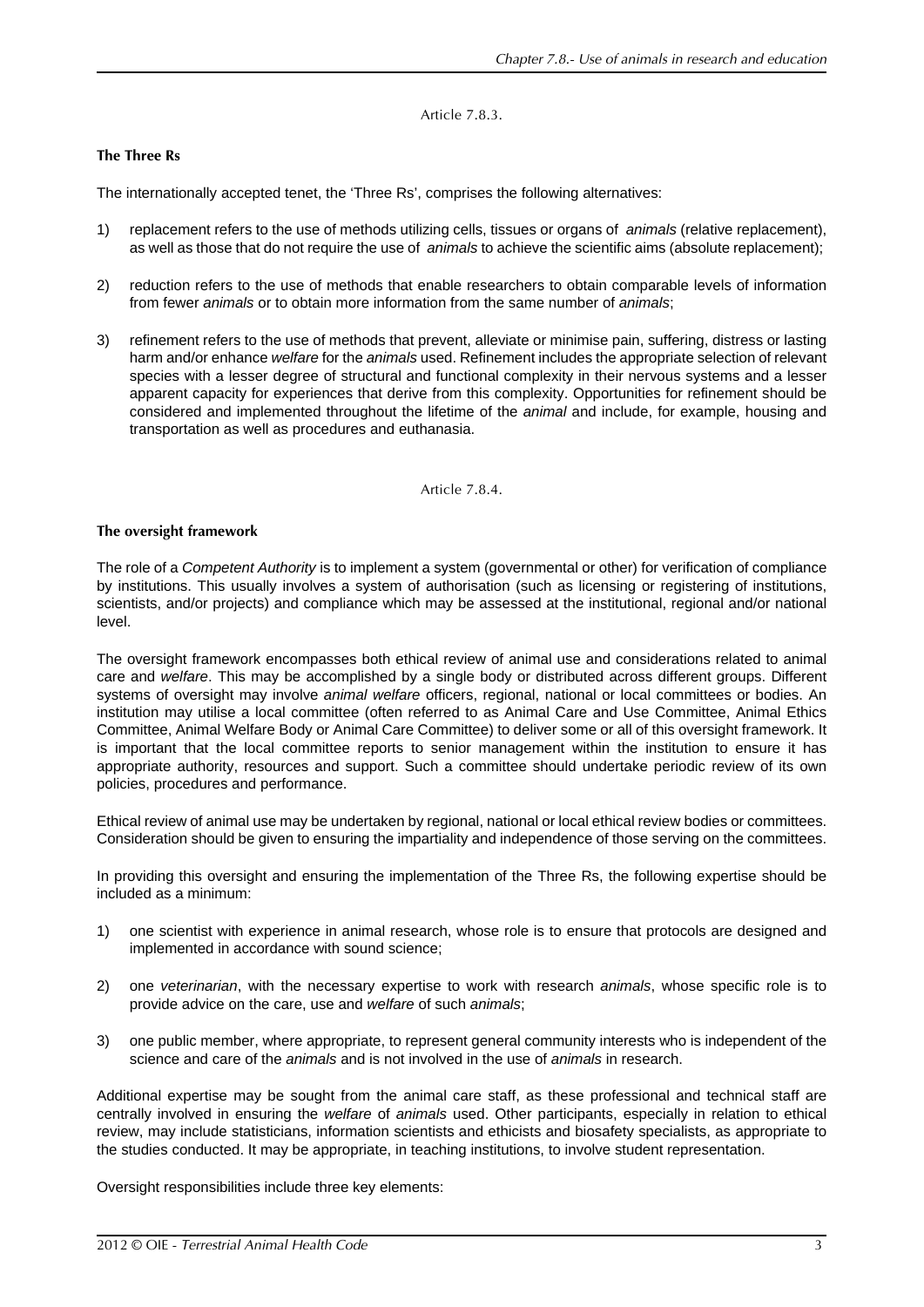#### 1. Project proposal review

The purpose of the project proposal is to enable assessment of the quality of, and justification for, the study, work or activity.

Project proposals, or significant amendments to these, should be reviewed and approved prior to commencement of the work. The proposal should identify the person with primarily responsibility for the project and should include a description of the following elements, where relevant:

- a) the scientific or educational aims, including consideration of the relevance of the experiment to human or animal health or *welfare*, the environment, or the advancement of biological knowledge;
- b) an informative, non-technical (lay) summary may enhance understanding of the project and facilitate the ethical review of the proposal by allowing full and equitable participation of members of the oversight body or committees who may be dealing with matters outside their specific field. Subject to safeguarding confidential information, such summaries may be made publicly available;
- c) the experimental design, including justification for choice of species, source and number of *animals*, including any proposed reuse;
- d) the experimental procedures;
- e) methods of handling and restraint and consideration of refinements such as animal training and operant conditioning;
- f) the methods to avoid or minimise pain, discomfort, distress, suffering or lasting impairment of physical or physiological function, including the use of anaesthesia and/or analgesia and other means to limit discomfort such as warmth, soft bedding and assisted feeding;
- g) application of humane endpoints and the final disposition of *animals*, including methods of euthanasia;
- h) consideration of the general health, husbandry and care of the species proposed to be used, including environmental enrichment and any special housing requirements;
- i) ethical considerations such as the application of the Three Rs and a harm/benefit analysis; the benefits should be maximised and the harms, in terms of pain and distress, should be minimized;
- j) an indication of any special health and safety risks;
- k) resources/infrastructure necessary to support the proposed work, e.g. facilities, equipment, staff trained and found competent to perform the procedures described in the proposed project; and
- l) the duration of approval of a project should normally be defined and progress achieved should be reviewed in considering renewal of a project approval.

The oversight body has a critical responsibility in determining the acceptability of project proposals, taking account of the *animal welfare* implications, the advancement of knowledge and scientific merit, as well as the societal benefits, in a risk-based assessment of each project using live *animals*.

Following approval of a project proposal, consideration should be given to implementing an independent (of those managing the projects) oversight method to ensure that animal activities conform with those described in the approved project proposal. This process is often referred to as post approval monitoring. Such monitoring may be achieved through animal observations made during the conduct of routine husbandry and experimental procedures; observations made by the veterinary staff during their rounds; or by inspections by the oversight body, which may be the local committee, *animal welfare* officer, compliance/quality assurance officer or government inspector.

2. Facility inspection

There should be regular inspections of the facilities, at least annually. These inspections should include the following elements:

- a) the *animals* and their records, including cage labels and other methods of animal identification;
- b) husbandry practices;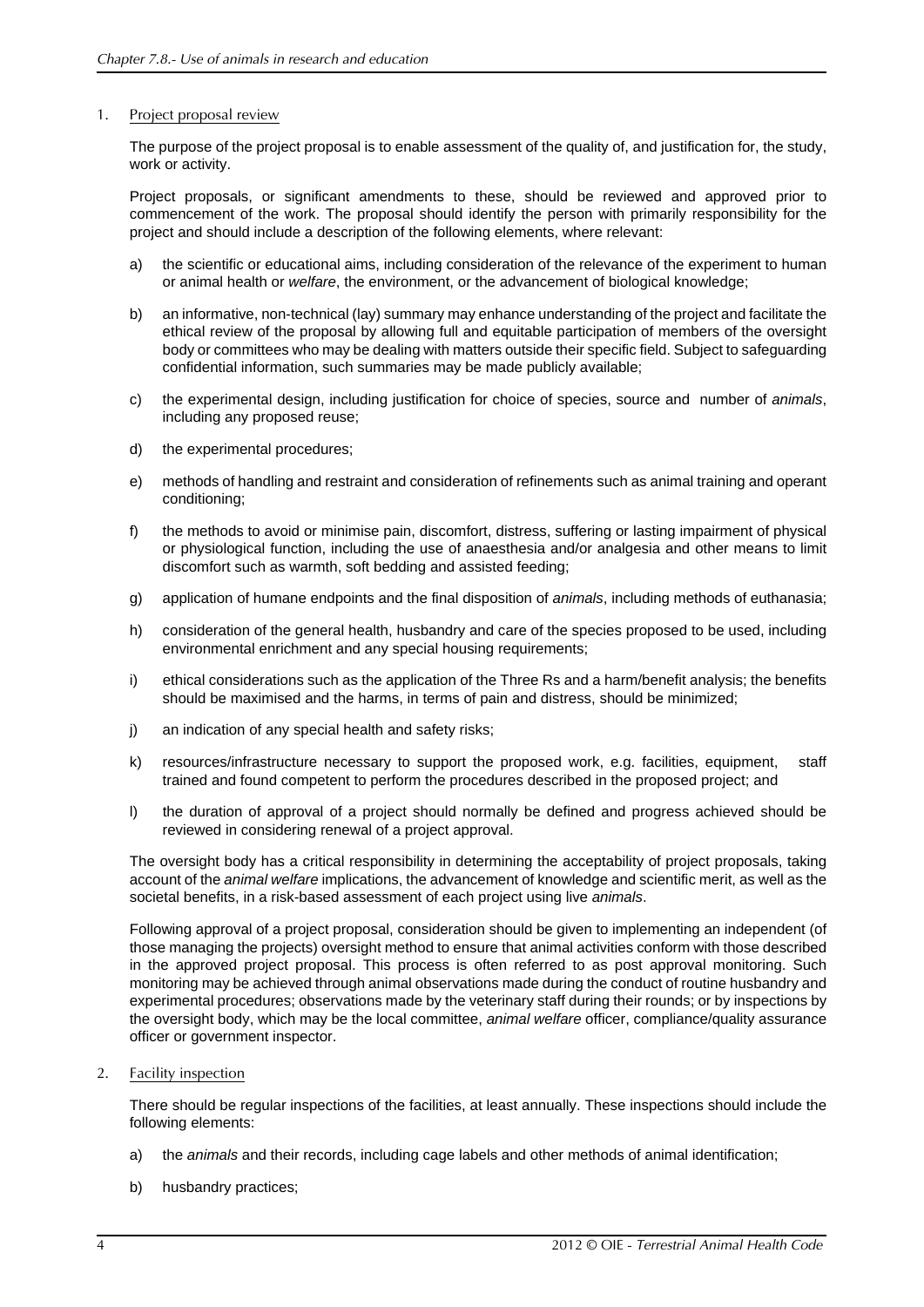- c) maintenance, cleanliness and security of the facility;
- d) type and condition of caging and other equipment;
- e) environmental conditions of the *animals* at the cage and room level;
- f) procedure areas such as surgery, necropsy and animal research laboratories;
- g) support areas such as washing equipment, animal feed, bedding and drug storage locations;
- h) occupational health and safety concerns.

Principles of *risk management* should be followed when determining the frequency and nature of inspections.

#### 3. Ethical evaluation

The ethical evaluation reflects the policies and practices of the institution in complying with regulations and relevant guidance. It should include consideration of the functioning of the local committee; training and competency of staff; veterinary care; husbandry and operational conditions, including emergency plans; sourcing and final disposition of *animals*; and occupational health and safety. The programme should be reviewed regularly. A requirement for the components of such a programme should be included in relevant regulations to empower the *Competent Authority* to take appropriate actions to ensure compliance.

Article 7.8.5.

#### **Assurance of training and competency**

An essential component of the animal care and use programme is the assurance that the personnel working with the *animals* are appropriately trained and competent to work with the species used and the procedures to be performed, including ethical considerations. A system (institutional, regional or national) to assure competency should be in place, which includes supervision during the training period until competence has been demonstrated. Continuing professional and paraprofessional educational opportunities should be made available to relevant staff. Senior management, given their overarching responsibility for the animal care and use programme, should be knowledgeable about issues related to the competence of staff.

1. Scientific staff

Researchers using *animals* have a direct ethical and legal responsibility for all matters relating to the *welfare* of the *animals* in their care. Due to the specialised nature of animal research, focused training should be undertaken to supplement educational and experiential backgrounds of scientists (including visiting scientists) before initiating a study. Focused training may include such topics as the national and/or local regulatory framework and institutional policies. The laboratory *animal veterinarian* is often a resource for this and other training. Scientific staff should have demonstrated competency in procedures related to their research, e.g. surgery, anaesthesia, sampling and administration, etc.

2. Veterinarians

It is important that *veterinarians* working in an animal research environment have veterinary medical knowledge and experience in the species used. Furthermore, they should be educated and experienced in the normal behaviour, behavioural needs, stress reponses and adaptability of the species, as well as research methodologies. Relevant approvals issued by the *veterinary statutory body* and appropriate national or regional schemes (where these exist) should be adopted as the reference for veterinary training.

3. Animal care staff

Animal care staff should receive training that is consistent with the scope of their work responsibilities and have demonstrated competency in the performance of these tasks.

4. Students

Students should learn scientific and ethical principles using non-animal methods (videos, computer models, etc.) when such methods can effectively reduce or replace the use of live *animals* and still meet learning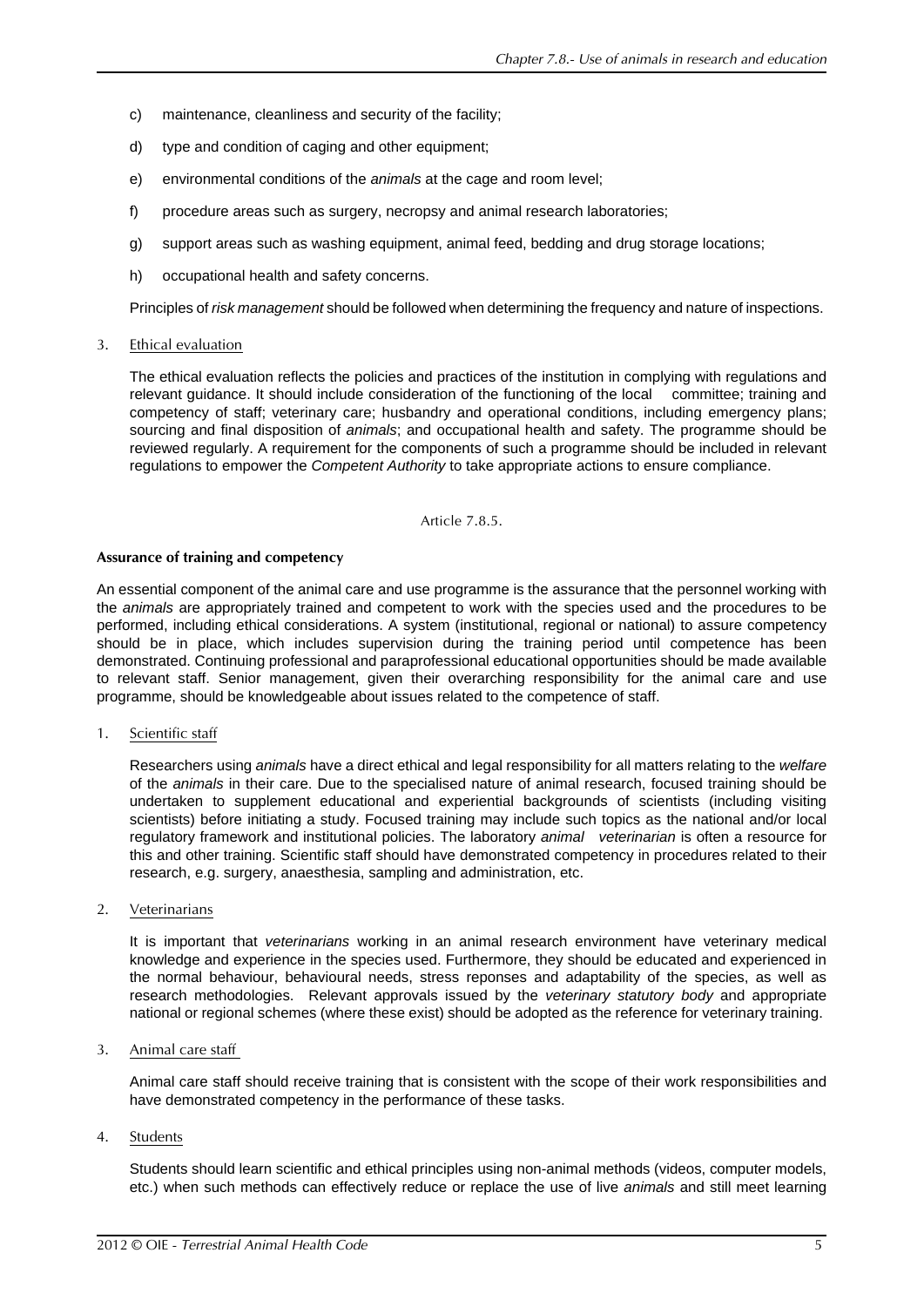objectives. Wherever it is necessary for students to participate in classroom or research activities involving live *animals*, they should receive appropriate supervision in the use of *animals* until such time that they have demonstrated competency in the related procedure(s).

5. Members of the local oversight committee or others involved with oversight

Continuing education about the use of *animals* in research and education, including associated ethics, regulatory requirements and their institutional responsibility, should be provided.

Occupational health and safety training for research animal related risks should be provided as part of the assurance of training and competency for personnel. This might include consideration of human infectious *diseases* which may infect research *animals* and thus compromise research results, as well as possible *zoonoses*. Personnel should understand that there are two categories of hazards, those that are intrinsic to working in an animal facility and those associated with the research. Specific training may be required for particular species, for specific procedures, and for the use of appropriate protective measures for personnel who may be exposed to animal allergens. Research materials, such as chemicals of unknown toxicity, biological agents and radiation sources, may present special hazards

Article 7.8.6.

## **Provision of veterinary care**

Adequate veterinary care includes responsibility for promoting an *animal*'s health and *welfare* before, during and after research procedures and providing advice and guidance based on best practice. Veterinary care includes attention to the physical and behavioural status of the *animal*. The *veterinarian* should have authority and responsibility for making judgements concerning *animal welfare*. Veterinary advice and care should be available at all times. In exceptional circumstances, where species unfamiliar to the *veterinarian* are involved, a suitably qualified non-veterinary expert may provide advice.

## 1. Clinical responsibilities

Preventive medicine programmes that include *vaccinations*, ectoparasite and endoparasite treatments and other disease control measures should be initiated according to currently acceptable veterinary medical practices appropriate to the particular animal species and source. *Disease* surveillance is a major responsibility of the *veterinarian* and should include routine monitoring of colony *animals* for the presence of parasitic, bacterial and viral agents that may cause overt or sub clinical *diseases*. The *veterinarian* should have the authority to use appropriate treatment or control measures, including euthanasia if indicated, and access to appropriate resources, following diagnosis of an animal *disease* or injury. Where possible, the *veterinarian* should discuss the situation with the scientist to determine a course of action consistent with experimental goals. Controlled drugs prescribed by the veterinary staff should be managed in accordance with applicable regulations.

#### 2. Post-mortem examinations

In the case of unexpected *diseases* or *deaths*, the *veterinarian* should provide advice based on post-mortem examination results. As part of health monitoring, a planned programme of post-mortem examinations may be considered.

## 3. Veterinary medical records

Veterinary medical records, including post-mortem records, are considered to be a key element of a programme of adequate veterinary care for *animals* used in research and education. Application of performance standards within the veterinary medical record programme allows the *veterinarian* to effectively employ professional judgment, ensuring that the *animal* receives the highest level of care available.

#### 4. Advice on zoonotic risks and notifiable diseases

The use of some species of *animals* poses a significant risk of the transmission of zoonotic *disease*, e.g. some nonhuman primates. The *veterinarian* should be consulted to identify sources of *animals* that minimise these risks and to advice on measures that may be taken in the animal facility to minimize the risk of transmission, e.g. personal protective equipment, appropriate *disinfection* procedures, air pressure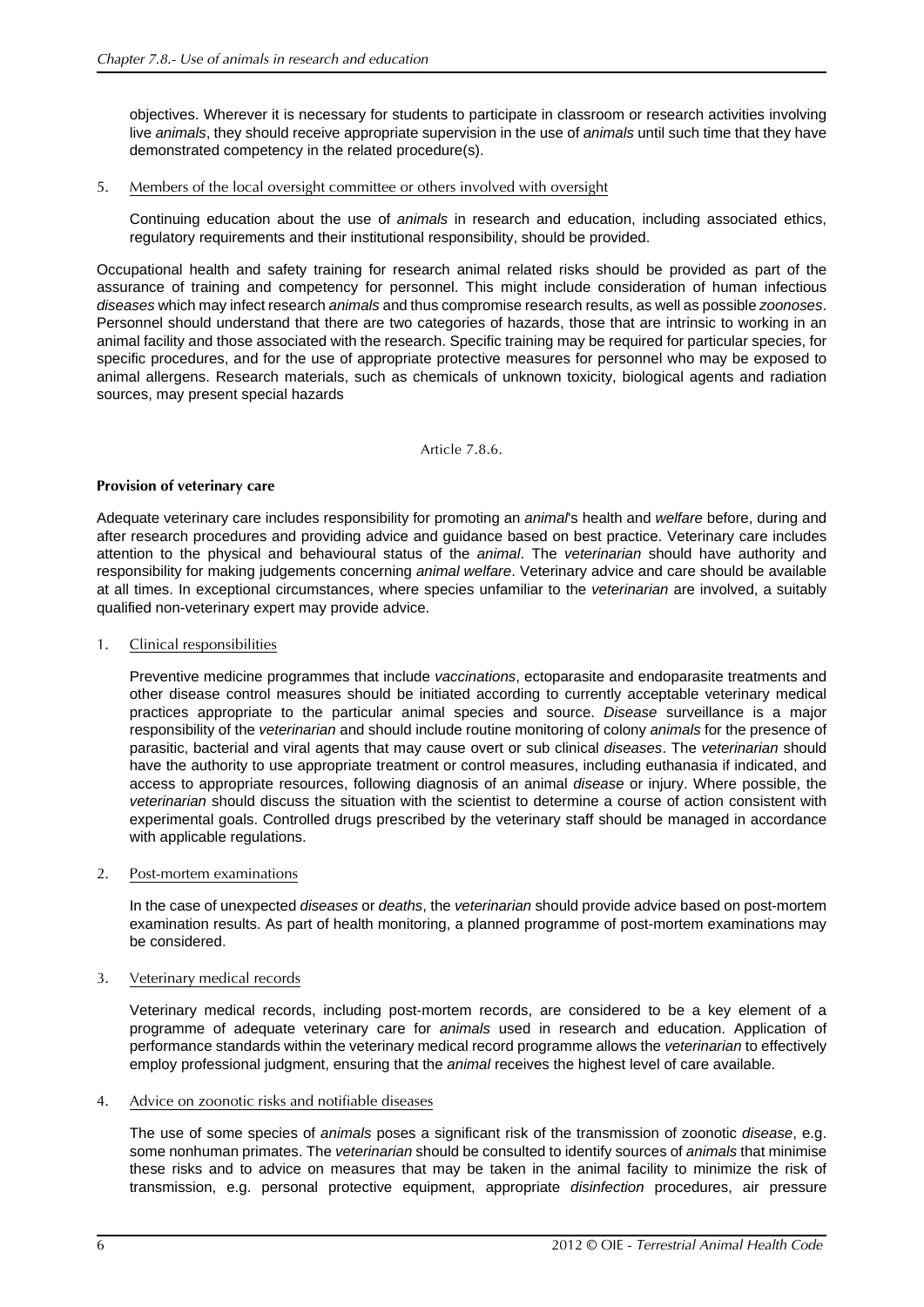differentials in animal holding rooms, etc. *Animals* brought into the institution may carry *diseases* that require notification to government officials. It is important that the *veterinarian* be aware of, and comply with, these requirements.

#### 5. Advice on surgery and postoperative care

A programme of adequate veterinary care includes input into the review and approval process of preoperative, surgical and postoperative procedures by an appropriately qualified *veterinarian*. A *veterinarian*'s inherent responsibility includes providing advice concerning preoperative procedures, aseptic surgical techniques, the competence of staff to perform surgery and the provision of postoperative care. Veterinary oversight should include the detection and resolution of emerging patterns of surgical and post procedural complications.

## 6. Advice on analgesia, anaesthesia and euthanasia

Adequate veterinary care includes providing advice on the proper use of anaesthetics, analgesics, and methods of *euthanasia*.

## 7. Advice on humane endpoints

Humane endpoints should be established prior to commencement of a study in consultation with the *veterinarian* who also plays an important role in ensuring that approved humane endpoints are followed during the course of the study. It is essential that the *veterinarian* has the authority to ensure *euthanasia* or other measures are carried out as required to relieve pain and distress unless the project proposal approval specifically does not permit such an intervention on the basis of the scientific purpose and the ethical evaluation.

Ideal humane endpoints are those that can be used to end a study before the onset of pain and/or distress, without jeopardising the study's objectives. In consultation with the *veterinarian*, humane endpoints should be described in the project proposal and, thus, established prior to commencement of the study. They should form part of the ethical review. Endpoint criteria should be easy to assess over the course of the study. Except in rare cases, *death* (other than *euthanasia*) as a planned endpoint is considered ethically unacceptable.

Article 7.8.7.

#### **Source of animals**

*Animals* to be used for research should be of high quality to ensure the validity of the data.

1. Animal procurement

*Animals* should be acquired legally. It is preferable that *animals* are purchased from recognised sources producing or securing high quality *animals*. The use of wild caught nonhuman primates is strongly discouraged.

Purpose bred *animals* should be used whenever these are available and *animals* that are not bred for the intended use should be avoided unless there is compelling scientific justification or are the only available and suitable source. In the case of farm *animals*, non traditional breeds and species, and *animals* captured in the wild, non purpose bred *animals* are often used to achieve specific study goals.

## 2. Documentation

Relevant documentation related to the source of the *animals*, such as health and other veterinary certification, breeding records, genetic status and animal identification, should accompany the *animals*.

3. Animal health status

The health status of *animals* can have a significant impact on scientific outcomes. There also may be occupational health and safety concerns related to animal health status. *Animals* should have appropriate health profiles for their intended use. The health status of *animals* should be known before initiating research.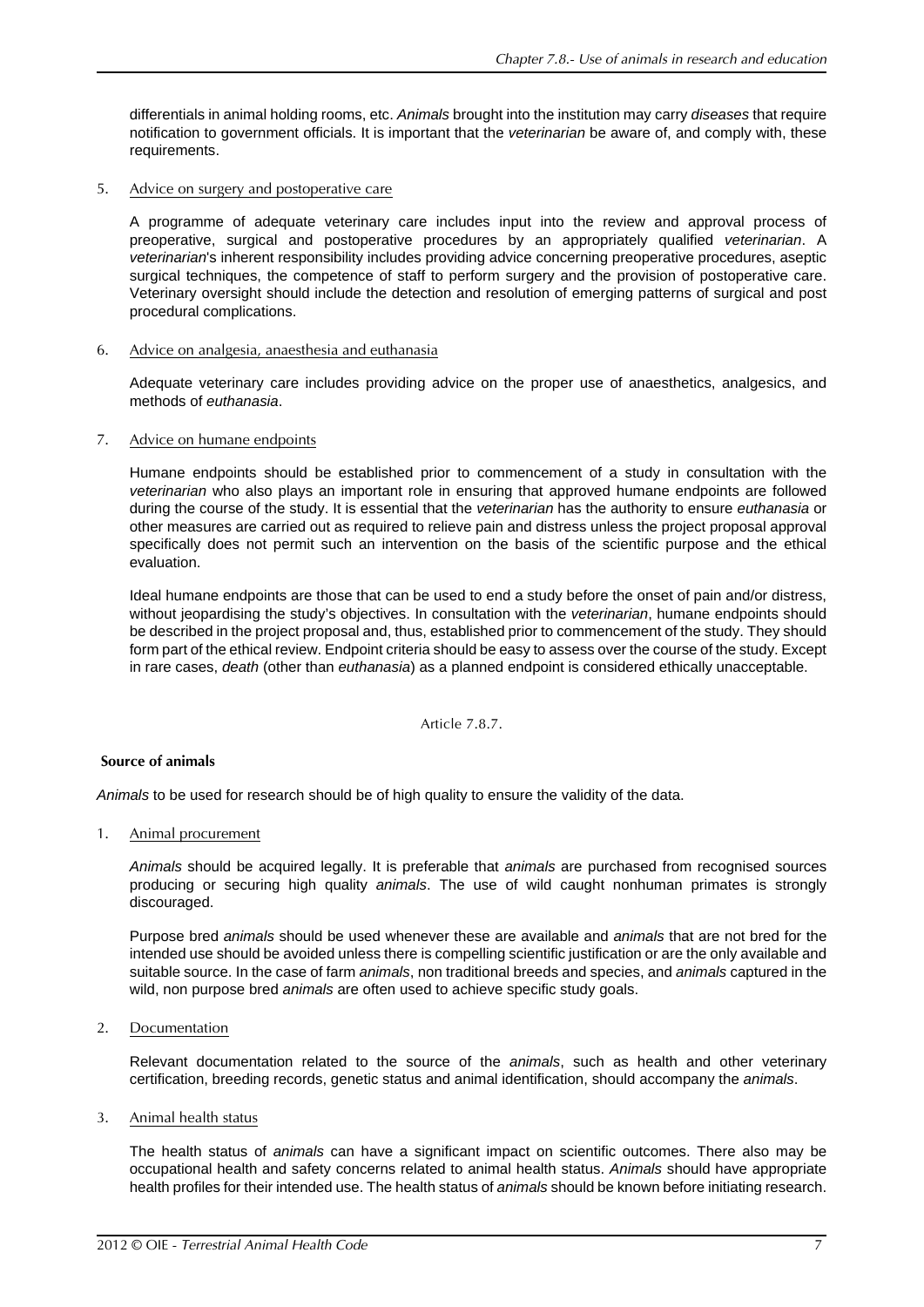## 4. Genetically defined animals

A known genetic profile of the *animals* used in a study can reduce variability in the experimental data resulting from genetic drift and increase the reproducibility of the results. Genetically defined *animals* are used to answer specific research questions and are the product of sophisticated and controlled breeding schemes which should be validated by periodic genetic monitoring. Detailed and accurate documentation of the colony breeding records should be maintained.

## 5. Genetically altered (also genetically modified or genetically engineered) or cloned animals

A genetically altered *animal* is one that has had undergone genetic modification of its nuclear or mitochondrial genomes through a deliberate human intervention, or the progeny of such an *animal*(s), where they have inherited the modification. If genetically altered or cloned *animals* are used, such use should be conducted in accordance with relevant regulatory guidance. With such *animals*, as well as harmful mutant lines arising from spontaneous mutations and induced mutagenesis, consideration should be given to addressing and monitoring special husbandry and *welfare* needs associated with abnormal phenotypes. Records should be kept of biocontainment requirements, genetic and phenotypic information, and individual identification, and be communicated by the animal provider to the recipient. Archiving and sharing of genetically altered lines is recommended to facilitate the sourcing of these customised *animals*.

## 6. Animals captured in the wild

If *wild animals* are to be used, the capture technique should be humane and give due regard to human and animal health, *welfare* and safety. Field studies have the potential to cause disturbance to the habitat thus adversely affecting both target and non-target species. The potential for such disturbance should be assessed and minimised. The effects of a series of stressors, such as trapping, handling, transportation, sedation, anaesthesia, marking and sampling, can be cumulative, and may produce severe, possibly fatal, consequences. An assessment of the potential sources of stress and management plans to eliminate or minimise distress should form part of the project proposal.

7. Endangered species

Endangered species should only be used in exceptional circumstances where there is strong scientific justification that the desired outcomes cannot be achieved using any other species.

## 8. Transport, importation and exportation

*Animals* should be transported under conditions that are appropriate to their physiological and behavioural needs and pathogen free status, with care to ensure appropriate physical containment of the *animals* as well as exclusion of contaminants. The amount of time *animals* spend on a *journey* should be kept to a minimum. It is important to ensure that there is a well constructed *journey* plan, with key staff identified who have responsibility for the *animals* and that relevant documentation accompanies *animals* during transport to avoid unnecessary delays during the *journey* from the sender to the receiving institution.

9. Risks to biosecurity

In order to minimise the risk of contamination of *animals* with unwanted infectious microorganisms or parasites that may compromise the health of *animals* or make them unsuitable for use in research, the microbiological status of the *animals* should be determined and regularly assessed. Appropriate biocontainment and bioexclusion measures should be practised to maintain their health status and, if appropriate, measures taken to prevent their exposure to certain human or environmental commensals.

#### Article 7.8.8.

#### **Physical facility and environmental conditions**

A well-planned, well-designed, well-constructed, and properly maintained facility should include animal holding rooms as well as areas for support services such as for procedures, surgery and necropsy, cage washing and appropriate storage. An animal facility should be designed and constructed in accordance with all applicable building standards. The design and size of an animal facility depend on the scope of institutional research activities, the *animals* to be housed, the physical relationship to the rest of the institution, and the geographic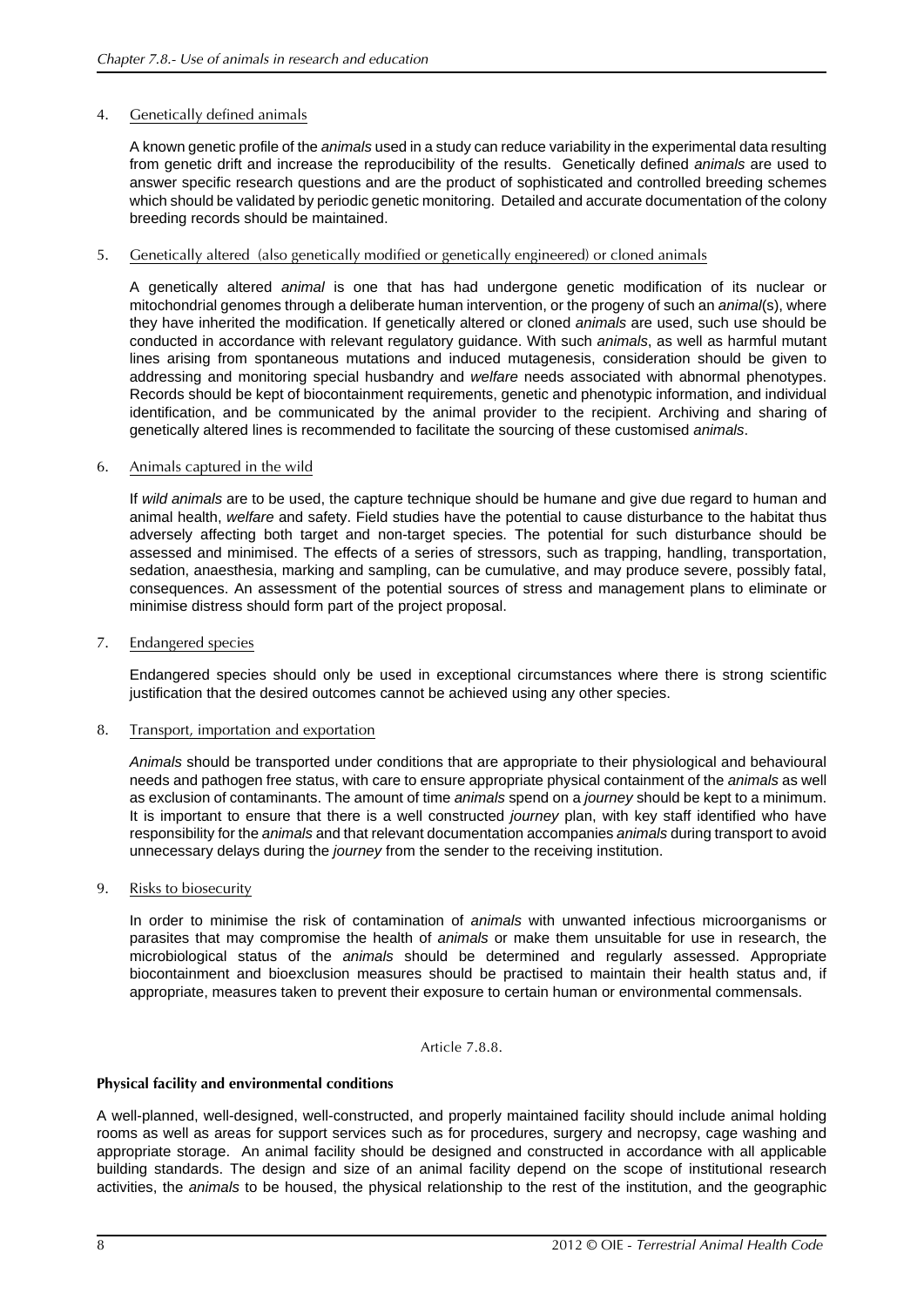location. For indoor housing, non-porous, non-toxic and durable materials should be used which can be easily cleaned and sanitised. *Animals* should normally be housed in facilities designed for that purpose. Security measures, e.g. locks, fences, cameras, etc., should be in place to protect the *animals* and prevent their escape. For many species (e.g. rodents), environmental conditions should be controllable to minimise physiological changes which may be potentially confounding scientific variables and of *welfare* concern.

Important environmental parameters to consider include ventilation, temperature and humidity, lighting and noise:

## 1. Ventilation

The volume and physical characteristics of the air supplied to a room and its diffusion pattern influence the ventilation of an *animal*'s primary enclosure and are thus important determinants of its microenvironment. Factors to consider when determining the air exchange rate include range of possible heat loads; the species, size, and number of *animals* involved; the type of bedding or frequency of cage changing; the room dimensions; and the efficiency of air distribution from the secondary to the primary enclosure. Control of air pressure differentials is an important tool for biocontainment and bioexclusion.

## 2. Temperature and humidity

Environmental temperature is a physical factor which has a profound effect on the *welfare* of *animals*. Typically, animal room temperature should be monitored and controlled. The range of daily fluctuations should be appropriately limited to avoid repeated demands on the *animals*' metabolic and behavioural processes to compensate for large changes in the thermal environment as well as to promote reproducible and valid scientific data. Relative humidity may also be controlled where appropriate for the species.

## 3. Lighting

Light can affect the physiology, morphology and behaviour of various *animals*. In general, lighting should be diffused throughout an animal holding area and provide appropriate illumination for the *welfare* of the *animals* while facilitating good husbandry practices, adequate inspection of *animals* and safe working conditions for personnel. It may also be necessary to control the light/dark cycle.

#### 4. Noise

Separation of human and animal areas minimises disturbance to animal occupants of the facility. Noisy *animals*, such as dogs, pigs, goats and nonhuman primates, should be housed in a manner which ensures they do not adversely affect the *welfare* of quieter *animals*, such as rodents, rabbits and cats. Consideration should be given to insulating holding rooms and procedure rooms to mitigate the effects of noise sources. Many species are sensitive to high frequency sounds and thus the location of potential sources of ultrasound should be considered.

Article 7.8.9.

#### **Husbandry**

Good husbandry practices enhance the health and *welfare* of the *animals* used and contributes to the scientific validity of animal research. Animal care and accommodation should, as a minimum, demonstrably conform to relevant published animal care, accommodation and husbandry guidelines and regulations.

The housing environment and husbandry practices should take into consideration the normal behaviour of the species, including their social behaviour and age of the *animal*, and should minimise stress to the *animal*. During the conduct of husbandry procedures, personnel should be keenly aware of their potential impact on the *animals*' *welfare*.

1. Transportation

See Article 7.8.10.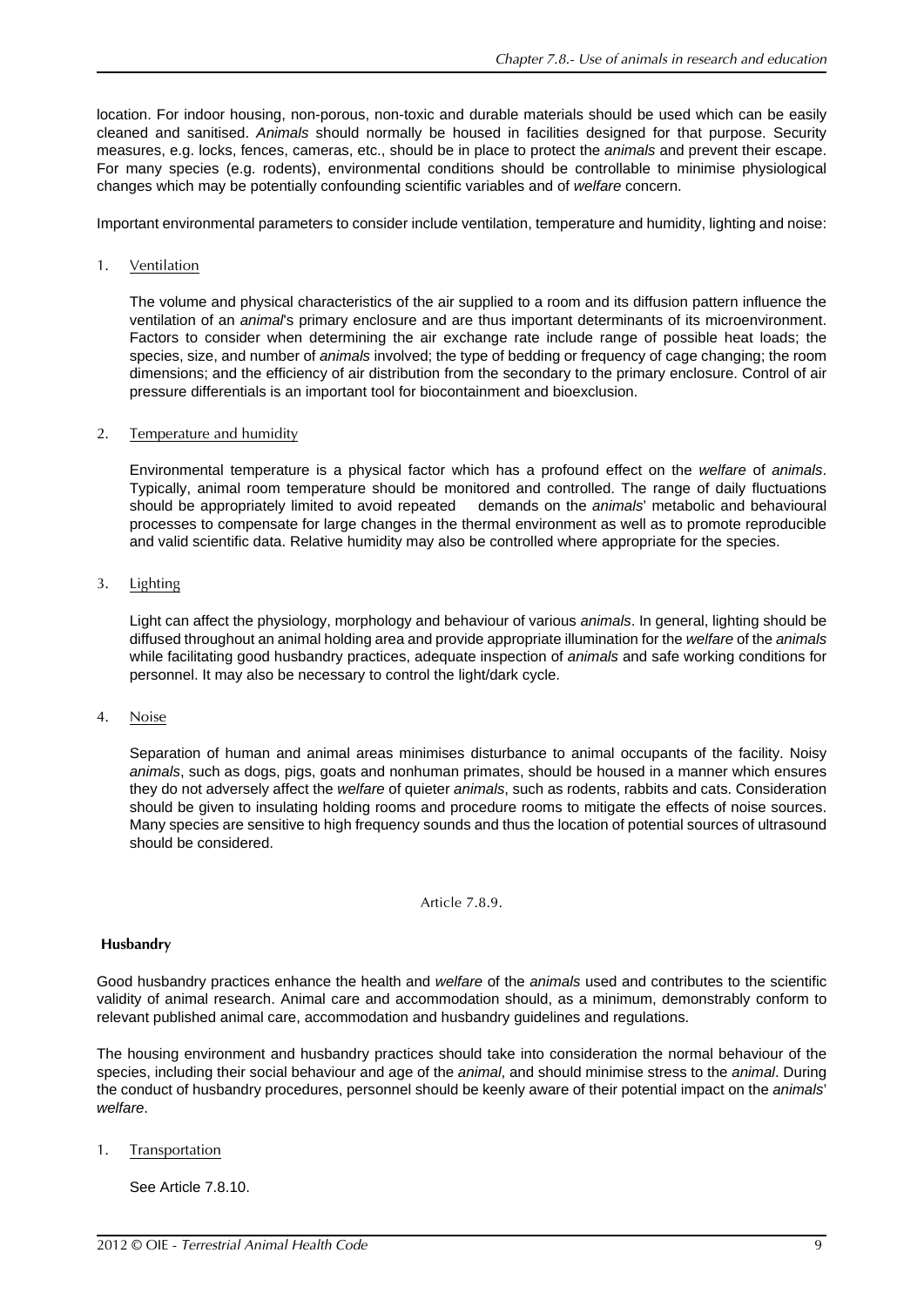## 2. Acclimatisation

Newly received *animals* should be given a period for physiological and behavioural stabilisation before their use. The length of time for stabilisation will depend on the type and duration of transportation, the age and species involved, place of origin, and the intended use of the *animals*. Facilities should be available to isolate *animals* showing signs of ill health.

#### 3. Cages and pens

Cages and pens should be made out of material that can be readily cleaned and decontaminated. Their design should be such that the *animals* are unlikely to injure themselves. Space allocations should be reviewed and modified as necessary to address individual housing situations and animal needs (for example, for prenatal and postnatal care, obese *animals*, and group or individual housing). Both the quantity and quality of space provided is important. Whenever it is appropriate, social *animals* should be housed in pairs or groups, rather than individually, provided that such housing is not contraindicated by the protocol in question and does not pose an undue risk to the *animals*.

#### 4. Enrichment

*Animals* should be housed with a goal of maximising species appropriate behaviours and avoiding or minimising stress induced behaviours. One way to achieve this is to enrich the structural and social environment of the *animals* and to provide opportunities for physical and cognitive activity. Such provision should not compromise the health and safety of the *animals* or people, nor interfere with the scientific goals.

## 5. Feeding

Provision should be made for each *animal* to have access to feed to satisfy its physiological needs. Precautions should be taken in packing, transporting, storing and preparing feed to avoid chemical, physical and microbiological contamination, deterioration or destruction. Utensils used for feeding should be regularly cleaned and, if necessary, sterilised.

#### 6. Water

Uncontaminated potable drinking water should normally be available at all times. Watering devices, such as drinking tubes and automatic watering systems, should be checked daily to ensure their proper maintenance, cleanliness, and operation.

#### 7. Bedding

*Animals* should have appropriate bedding provided, with additional nesting material if appropriate to the species. Animal bedding is a controllable environmental factor that can influence experimental data and *animal welfare*. Bedding should be dry, absorbent, non-dusty, non-toxic and free from infectious agents, vermin or chemical contamination. Soiled bedding should be removed and replaced with fresh material as often as is necessary to keep the *animals* clean and dry.

#### 8. Hygiene

The successful operation of a facility depends very much on good hygiene. Special care should be taken to avoid spreading *infection* between *animals* through fomites, including through personnel traffic between animal rooms. Adequate routines and facilities for the cleaning, washing, decontamination and, when necessary, sterilisation of cages, cage accessories and other equipment should be established. A very high standard of cleanliness and organisation should also be maintained throughout the facility.

#### 9. Identification

Animal identification is an important component of record keeping. *Animals* may be identified individually or by group. Where it is desirable to individually identify *animals*, this should be done by a reliable and the least painful method.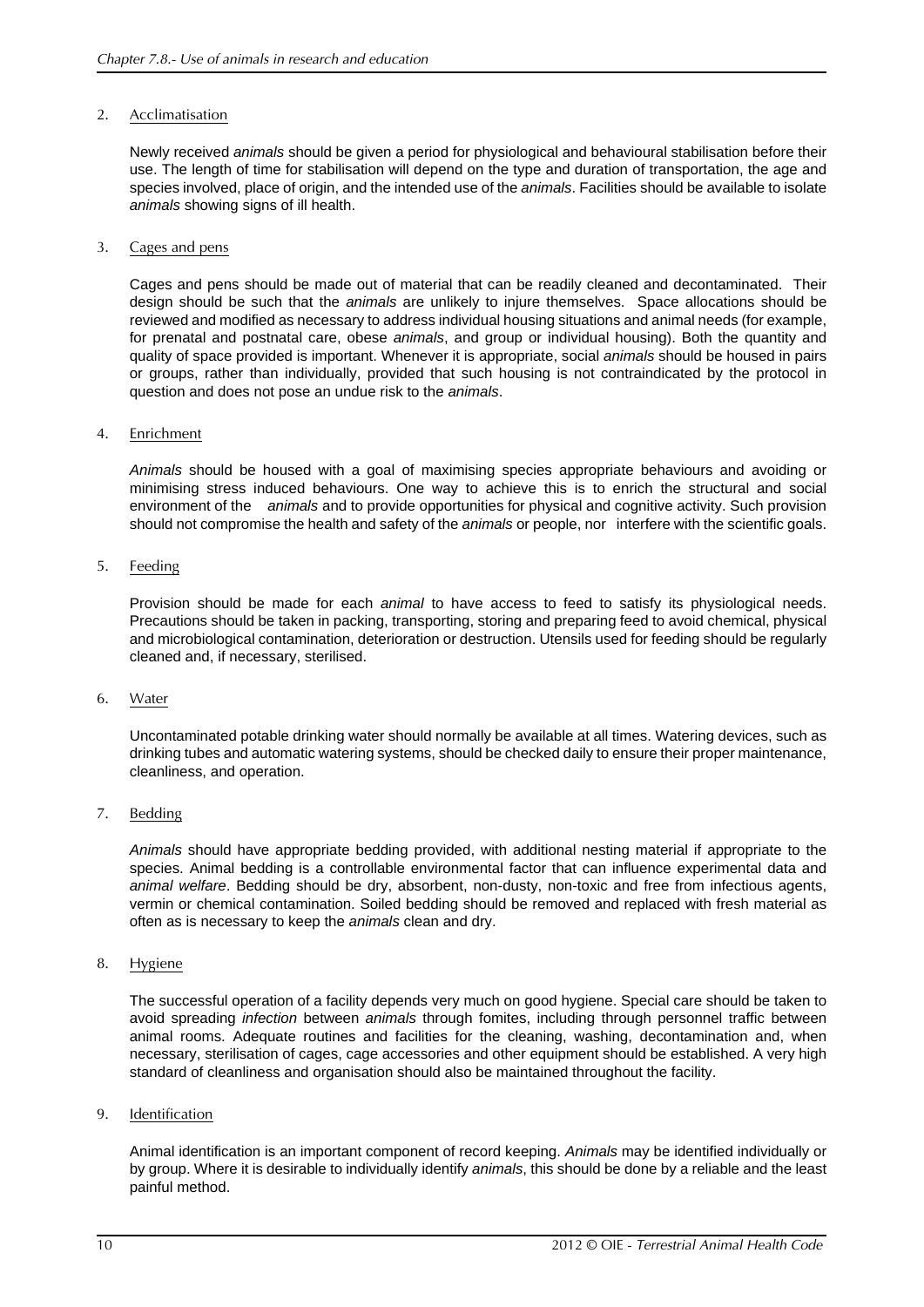10. Handling

Staff dealing with *animals* should have a caring and respectful attitude towards the *animals* and be competent in handling and restraint. Familiarising *animals* to handling during routine husbandry and procedures reduces stress both to *animals* and personnel. For some species, for example dogs and non-human primates, a training programme to encourage cooperation during procedures can be beneficial to the *animals*, the animal care staff and the scientific programme. For certain species, social contact with humans should be a priority. However, in some cases handling should be avoided. This may be particularly the case with *wild animals*. Consideration should be given to setting up habituation and training programmes suitable for the *animals*, the procedures and length of projects.

Article 7.8.10.

## **Transportation**

Transportation is a typically stressful experience for *animals*. Therefore, every precaution should be taken to avoid unnecessary stress caused by inadequate ventilation, exposure to extreme temperatures, lack of feed and water, long delays, etc. In addition, *animals* should be transported under conditions and in *containers* that are appropriate to their physiological and behavioural needs and pathogen free status, with care to ensure appropriate physical containment and safety of the *animals*. In the event of a delay, a contingency plan should be in place and the name of an emergency contact person should be prominently displayed on the *container*.

- 1) The source of *animals* and therefore the mode and conditions of *transport* should be considered in the project proposal review described in point 1 c) of Article [7.8.4.](#page-2-1)
	- a) The consigner and consignee should coordinate the means, route and duration of *transport* with emphasis on the potential impact on the health and *welfare* of the *animal(s)*.
	- b) The potential for delays in transportation should be anticipated and avoided
- 2) The documentation required for international *transport* should be based on the OIE Model Veterinary Certificate for International Trade in Laboratory Animals (Chapter 5.13.):
	- a) There should be assurance that complete, relevant and legible documentation accompanies *animals* during *transport* to avoid unnecessary delays during the *journey* from the sender to the receiving institution.
	- b) Electronic certificates should be implemented, wherever possible.
- 3) There should be a well defined *journey* plan, commencing from the point when *animals* are placed in their *containers* until they are removed from the *containers* at their final destination:
	- a) The *journey* plan should be designed so that the time in transit is the shortest possible and most comfortable for the *animal*. Where *journeys* of some distance are involved, this is often best achieved through air transport, preferably by direct routes.
	- b) Key staff should be identified who have responsibility for the *animals* and have the authority for making decisions in unforseen circumstances. Such staff should be contactable at all times.
	- c) The *journey* plan should be under the general oversight of a *veterinarian* or other competent person, knowledgeable and experienced in the biology and needs of the particular species. The following should specifically be addressed:
		- i) Some *animals*, such as genetically altered *animals*, may have special requirements.
		- ii) Issues of biosecurity and bioexclusion, e.g. through *container* design and handling.
- 4) In accordance with Chapters 7.3. and 7.4. and IATA regulations, an appropriate environment, such as *container* design and construction, temperature, food and water, should be provided to the *animal* throughout the planned *journey*. Adequate supplies of food, water and bedding should be provided to accommodate a delay of at least 24 hours.